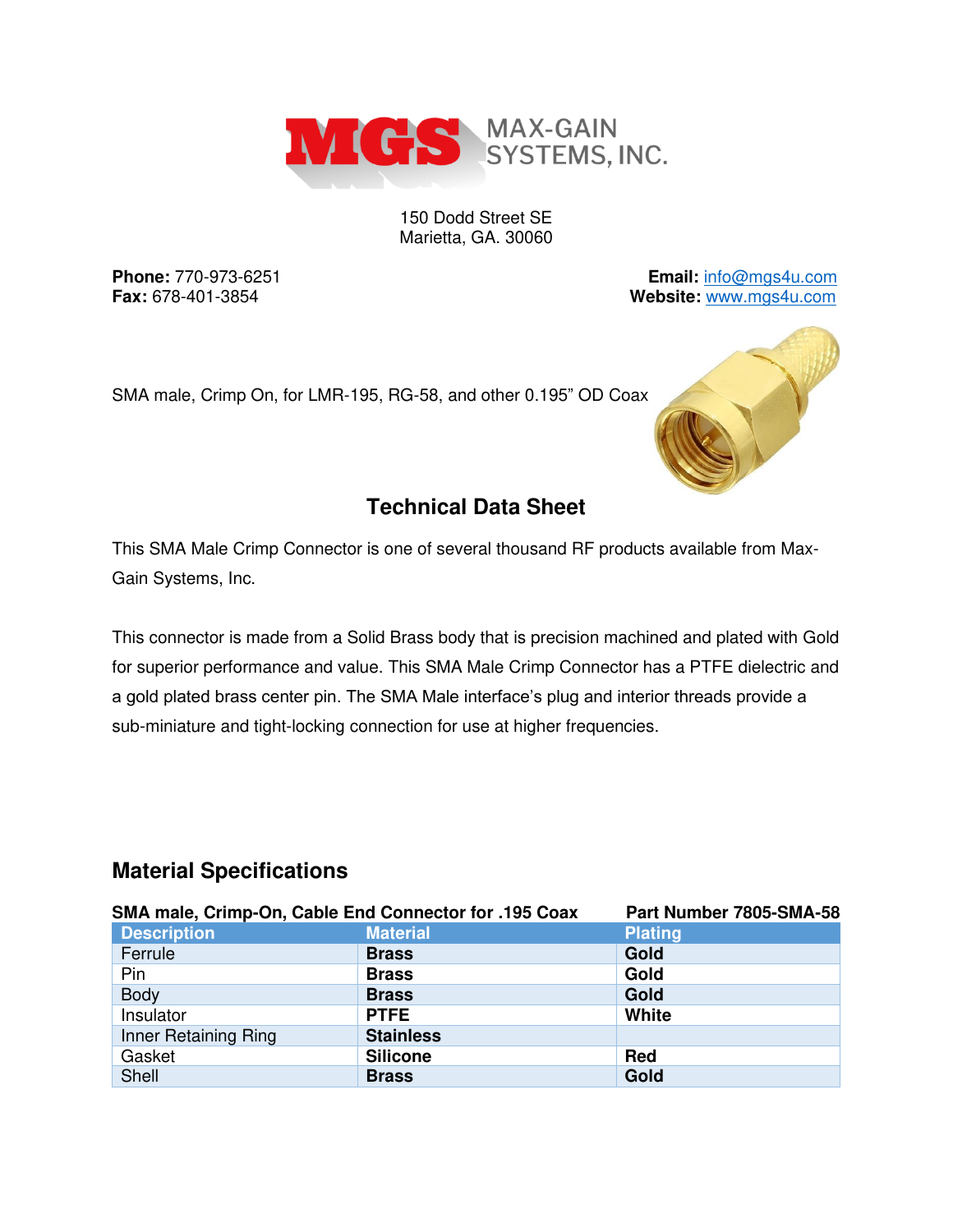## **Mechanical Specifications**

| <b>Size</b> | <b>Dimension</b>           |
|-------------|----------------------------|
| Length      | $0.55$ in $(13.9$ mm)      |
| Width       | $0.32$ in $(8 \text{ mm})$ |
| Height      | $0.32$ in $(8 \text{ mm})$ |
| Weight      | $0.02$ oz $(0.5$ g)        |

## **Environmental Specifications**

| Temperature            | <b>Spec</b>           |
|------------------------|-----------------------|
| <b>Operating Range</b> | $-65$ to $+165$ deg C |

## **Compliance Certifications** (see product page for current documentation)

**Availability** Click the following link (or enter part number in the "SEARCH" bar at the top of any page of the website) to obtain additional part information including price, inventory and certifications: [https://mgs4u.com/product/sma-male-crimp-connector-for-0-195-inch-od-coax-](https://mgs4u.com/product/sma-male-crimp-connector-for-0-195-inch-od-coax-7805-sma-58/)[7805-sma-58/](https://mgs4u.com/product/sma-male-crimp-connector-for-0-195-inch-od-coax-7805-sma-58/)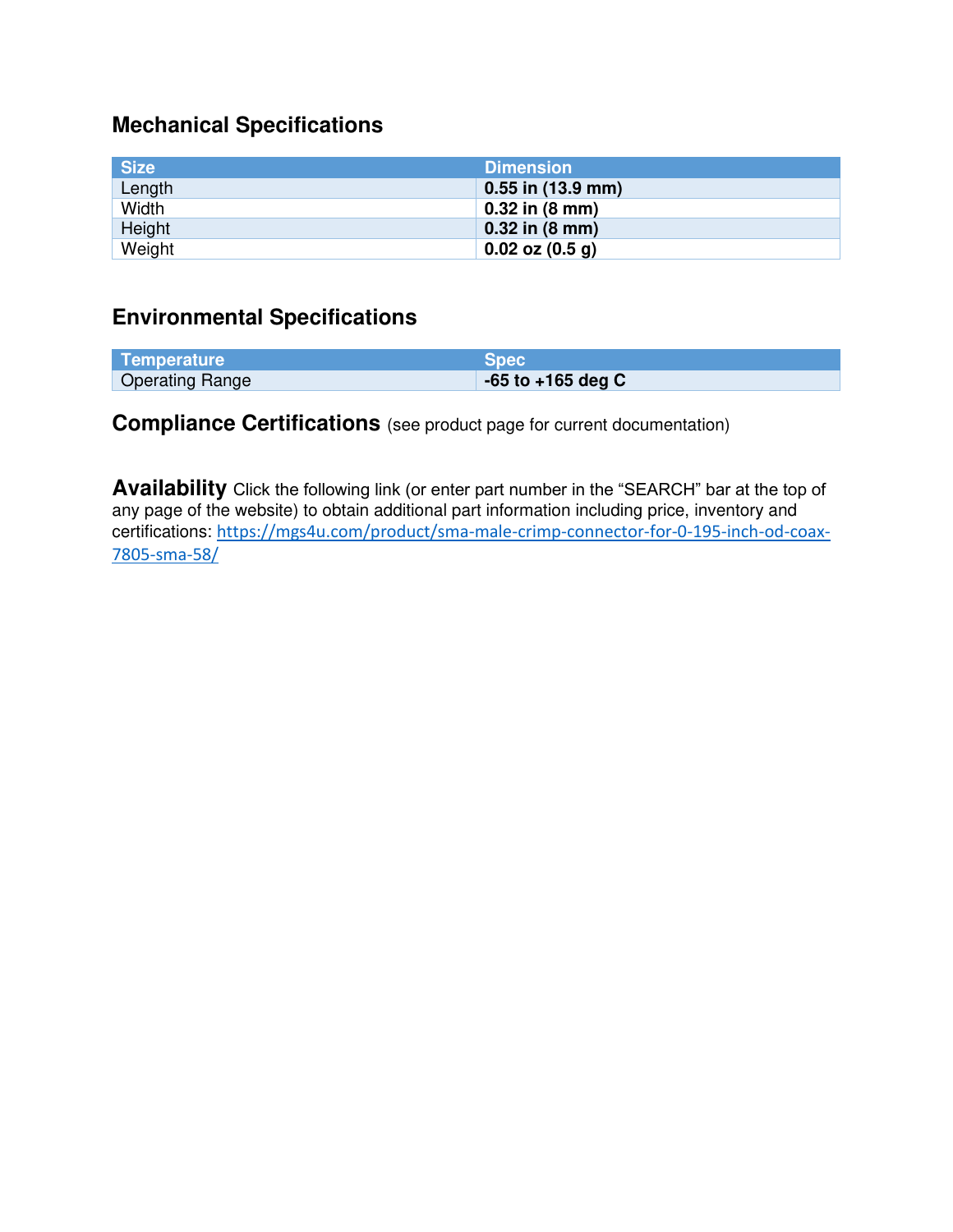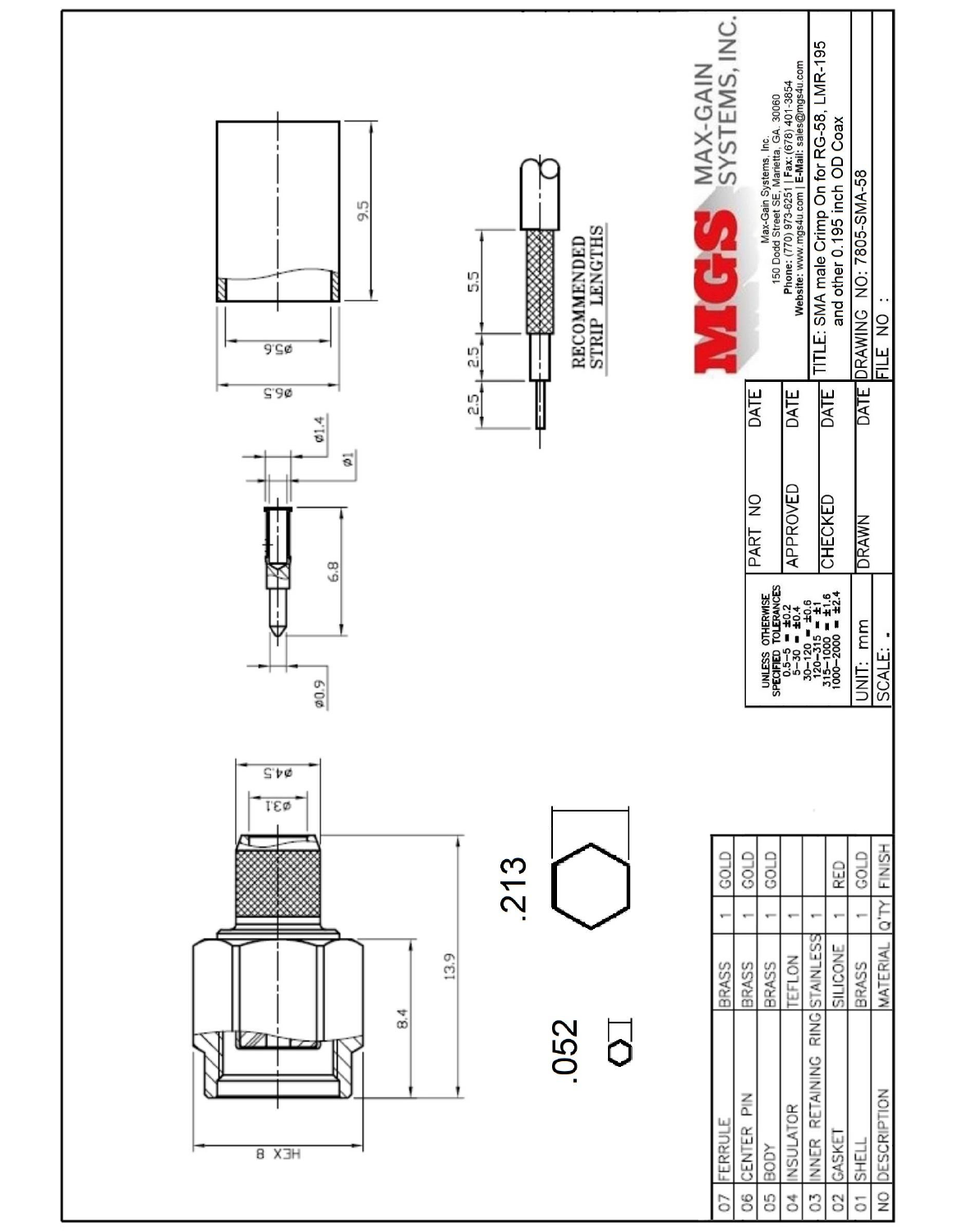# **Installation Guide**

We will begin by installing the SMA male connector on a piece of RG-58. This process is the same for all the other types of cable with an outer jacket OD of 0.195. These connectors fit on a wide range of coax types including, but not limited to: RG-58, RG-58A/U, Belden 7807A, Belden 8219, Belden 8259, and Belden 9201 coaxial cable.

## **Coax Stripping:**

First cut your cable to the desired length and then strip the black jacket back approximately 0.42 inches. When the jacket is stripped cut the braid/foil back 0.20 inches from the fresh cut end. Finally, cut back the dielectric 0.1 inches from the fresh end down to the center conductor. The braid needs to be cut back further than the dielectric to insure that none of the braid or foil is touching the center conductor which could cause a short.

**Note:** Do not nick the braid, dielectric, and center conductor if at all possible. Tinning of the center conductor is not necessary if contact is to be crimped. For solder method, tin the center conductor if the center is stranded. twist the center conductor very tightly prior to tinning.



#### **Install Method Selection:**

Slide the outer ferrule onto the coax as shown below. Flare the braid slightly to allow insertion of the connector main body. Important: Do not comb out braid.

Place the center contact on the center conductor of the coax so that it butts against the cable dielectric. The center conductor should be visible through the solder / inspection hole of the contact. Crimp or solder contact in place as follows:

### **Crimp-on Method**

Use the 7505-DIE-8X with a hex of 0.10 installed into a 7505-HANDLE Ratcheting crimp handle for the center pin. (DO NOT OVER CRIMP / CRUSH THE CENTER CONDUCTOR)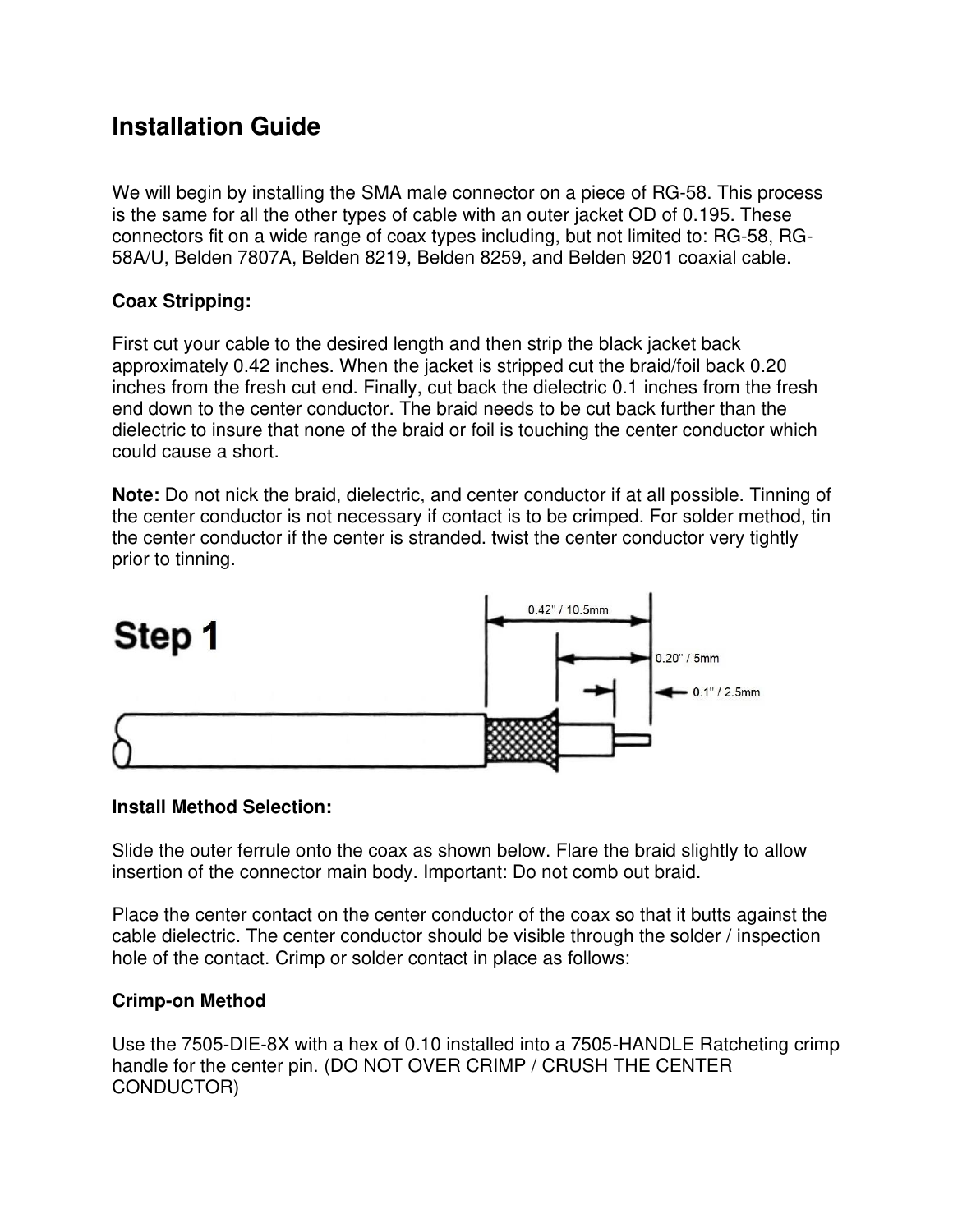#### **Solder-On Method**

Make sure the solder hole is facing up. Touch the soldering iron to the underside of the center pin directly under the solder hole. Touch the solder to the center conductor through the solder hole on the center pin. Allow the heat from the metal to melt the solder so that it wicks into the center pin. Once the solder melts it only takes a tiny amount of solder to make the connection. Do not allow the solder to pool over the solder hole. The outside of the center pin should be free of obstructions for insertion. Do not over heat the center pin which could cause swelling of the dielectric of the coax.



### **Main Body Install:**

Install the cable assembly with the center pin already affixed, into the main body of the connector. The knurled portion of the main body slides under the braid of the coax. Push the cable assembly into the main body until the center pin snaps into place in the dielectric of the connector.

Slide the ferrule (placed on the coax at the beginning of Step 2) over the braid and completely up against the connector body. Using the 0.213 hex of the 7505-DIE-8X installed into the 7505-HANDLE ratcheting crimp handle, crimp the ferrule at the location shown in the picture below (on the ferrule, but right up against the main body of the connector).



#### **Final Testing:**

When this is completed, as a final test, you should always check resistance from the center pin to the body with an ohmmeter in a low resistance scale. After verifying that